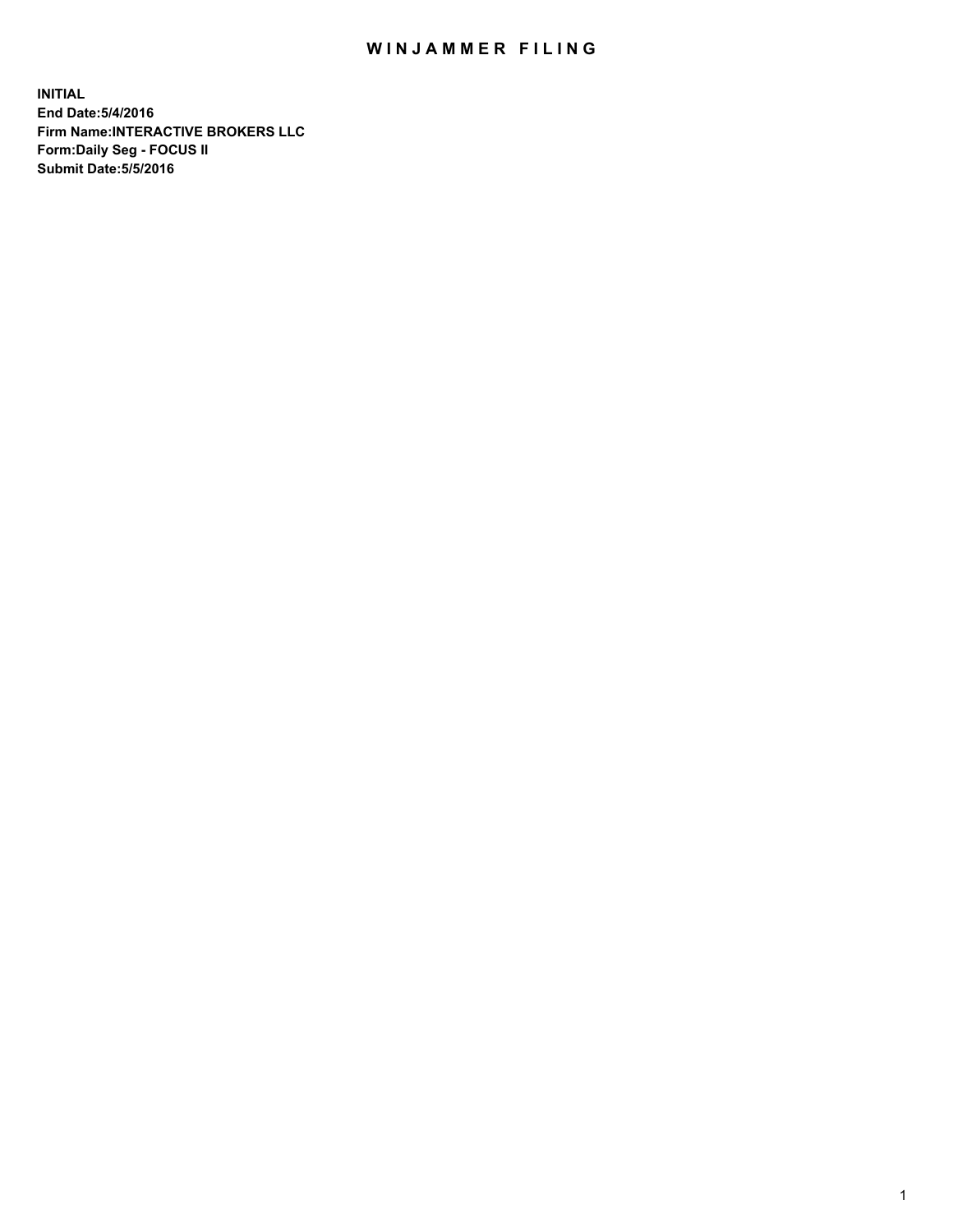## **INITIAL End Date:5/4/2016 Firm Name:INTERACTIVE BROKERS LLC Form:Daily Seg - FOCUS II Submit Date:5/5/2016 Daily Segregation - Cover Page**

| Name of Company<br><b>Contact Name</b><br><b>Contact Phone Number</b><br><b>Contact Email Address</b>                                                                                                                                                                                                                          | <b>INTERACTIVE BROKERS LLC</b><br><b>Alex Parker</b><br>203-618-7738<br>aparker@interactivebrokers.com |
|--------------------------------------------------------------------------------------------------------------------------------------------------------------------------------------------------------------------------------------------------------------------------------------------------------------------------------|--------------------------------------------------------------------------------------------------------|
| FCM's Customer Segregated Funds Residual Interest Target (choose one):<br>a. Minimum dollar amount: ; or<br>b. Minimum percentage of customer segregated funds required:%; or<br>c. Dollar amount range between: and; or<br>d. Percentage range of customer segregated funds required between:% and%.                          | <u>0</u><br>155,000,000 245,000,000<br><u>00</u>                                                       |
| FCM's Customer Secured Amount Funds Residual Interest Target (choose one):<br>a. Minimum dollar amount: ; or<br>b. Minimum percentage of customer secured funds required:%; or<br>c. Dollar amount range between: and; or<br>d. Percentage range of customer secured funds required between:% and%.                            | <u>0</u><br>80,000,000 120,000,000<br>0 <sub>0</sub>                                                   |
| FCM's Cleared Swaps Customer Collateral Residual Interest Target (choose one):<br>a. Minimum dollar amount: ; or<br>b. Minimum percentage of cleared swaps customer collateral required:% ; or<br>c. Dollar amount range between: and; or<br>d. Percentage range of cleared swaps customer collateral required between:% and%. | ₫<br>0 <sub>0</sub><br>0 <sub>0</sub>                                                                  |

Attach supporting documents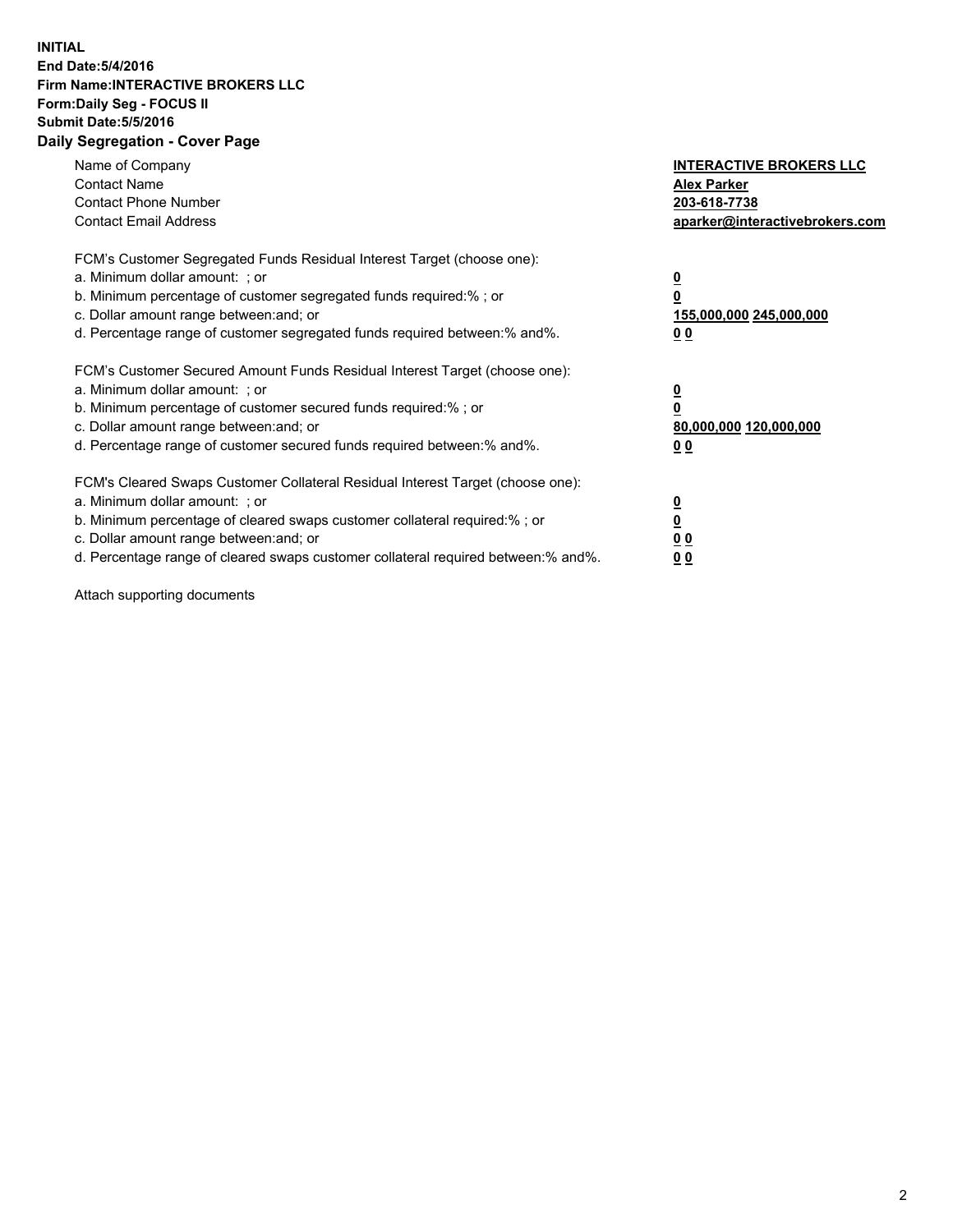## **INITIAL End Date:5/4/2016 Firm Name:INTERACTIVE BROKERS LLC Form:Daily Seg - FOCUS II Submit Date:5/5/2016 Daily Segregation - Secured Amounts**

|     | Foreign Futures and Foreign Options Secured Amounts                                         |                                   |
|-----|---------------------------------------------------------------------------------------------|-----------------------------------|
|     | Amount required to be set aside pursuant to law, rule or regulation of a foreign            | $0$ [7305]                        |
|     | government or a rule of a self-regulatory organization authorized thereunder                |                                   |
| 1.  | Net ledger balance - Foreign Futures and Foreign Option Trading - All Customers             |                                   |
|     | A. Cash                                                                                     | 289,999,741 [7315]                |
|     | B. Securities (at market)                                                                   | $0$ [7317]                        |
| 2.  | Net unrealized profit (loss) in open futures contracts traded on a foreign board of trade   | 5,392,594 [7325]                  |
| 3.  | Exchange traded options                                                                     |                                   |
|     | a. Market value of open option contracts purchased on a foreign board of trade              | 64,208 [7335]                     |
|     | b. Market value of open contracts granted (sold) on a foreign board of trade                | -219,482 <sup>[7337]</sup>        |
| 4.  | Net equity (deficit) (add lines 1.2. and 3.)                                                | 295,237,061 [7345]                |
| 5.  | Account liquidating to a deficit and account with a debit balances - gross amount           | 67,824 [7351]                     |
|     | Less: amount offset by customer owned securities                                            | 0 [7352] 67,824 [7354]            |
| 6.  | Amount required to be set aside as the secured amount - Net Liquidating Equity              | 295,304,885 [7355]                |
|     | Method (add lines 4 and 5)                                                                  |                                   |
| 7.  | Greater of amount required to be set aside pursuant to foreign jurisdiction (above) or line | 295,304,885 [7360]                |
|     | 6.                                                                                          |                                   |
|     | FUNDS DEPOSITED IN SEPARATE REGULATION 30.7 ACCOUNTS                                        |                                   |
| 1.  |                                                                                             |                                   |
|     | Cash in banks<br>A. Banks located in the United States                                      |                                   |
|     |                                                                                             | 516,250 [7500]                    |
| 2.  | B. Other banks qualified under Regulation 30.7                                              | 0 [7520] 516,250 [7530]           |
|     | Securities                                                                                  |                                   |
|     | A. In safekeeping with banks located in the United States                                   | 359,821,949 [7540]                |
|     | B. In safekeeping with other banks qualified under Regulation 30.7                          | 0 [7560] 359,821,949 [7570]       |
| 3.  | Equities with registered futures commission merchants                                       |                                   |
|     | A. Cash                                                                                     | $0$ [7580]                        |
|     | <b>B.</b> Securities                                                                        | $0$ [7590]                        |
|     | C. Unrealized gain (loss) on open futures contracts                                         | $0$ [7600]                        |
|     | D. Value of long option contracts                                                           | $0$ [7610]                        |
|     | E. Value of short option contracts                                                          | 0 [7615] 0 [7620]                 |
| 4.  | Amounts held by clearing organizations of foreign boards of trade                           |                                   |
|     | A. Cash                                                                                     | $0$ [7640]                        |
|     | <b>B.</b> Securities                                                                        | $0$ [7650]                        |
|     | C. Amount due to (from) clearing organization - daily variation                             | $0$ [7660]                        |
|     | D. Value of long option contracts                                                           | $0$ [7670]                        |
|     | E. Value of short option contracts                                                          | 0 [7675] 0 [7680]                 |
| 5.  | Amounts held by members of foreign boards of trade                                          |                                   |
|     | A. Cash                                                                                     | 52,774,612 [7700]                 |
|     | <b>B.</b> Securities                                                                        | 9,687,449 [7710]                  |
|     | C. Unrealized gain (loss) on open futures contracts                                         | $0$ [7720]                        |
|     | D. Value of long option contracts                                                           | 64,210 [7730]                     |
|     | E. Value of short option contracts                                                          | -219,487 [7735] 62,306,784 [7740] |
| 6.  | Amounts with other depositories designated by a foreign board of trade                      | $0$ [7760]                        |
| 7.  | Segregated funds on hand                                                                    | $0$ [7765]                        |
| 8.  | Total funds in separate section 30.7 accounts                                               | 422,644,983 [7770]                |
| 9.  | Excess (deficiency) Set Aside for Secured Amount (subtract line 7 Secured Statement         | 127,340,098 [7380]                |
|     | Page 1 from Line 8)                                                                         |                                   |
| 10. | Management Target Amount for Excess funds in separate section 30.7 accounts                 | 80,000,000 [7780]                 |
| 11. | Excess (deficiency) funds in separate 30.7 accounts over (under) Management Target          | 47,340,098 [7785]                 |
|     |                                                                                             |                                   |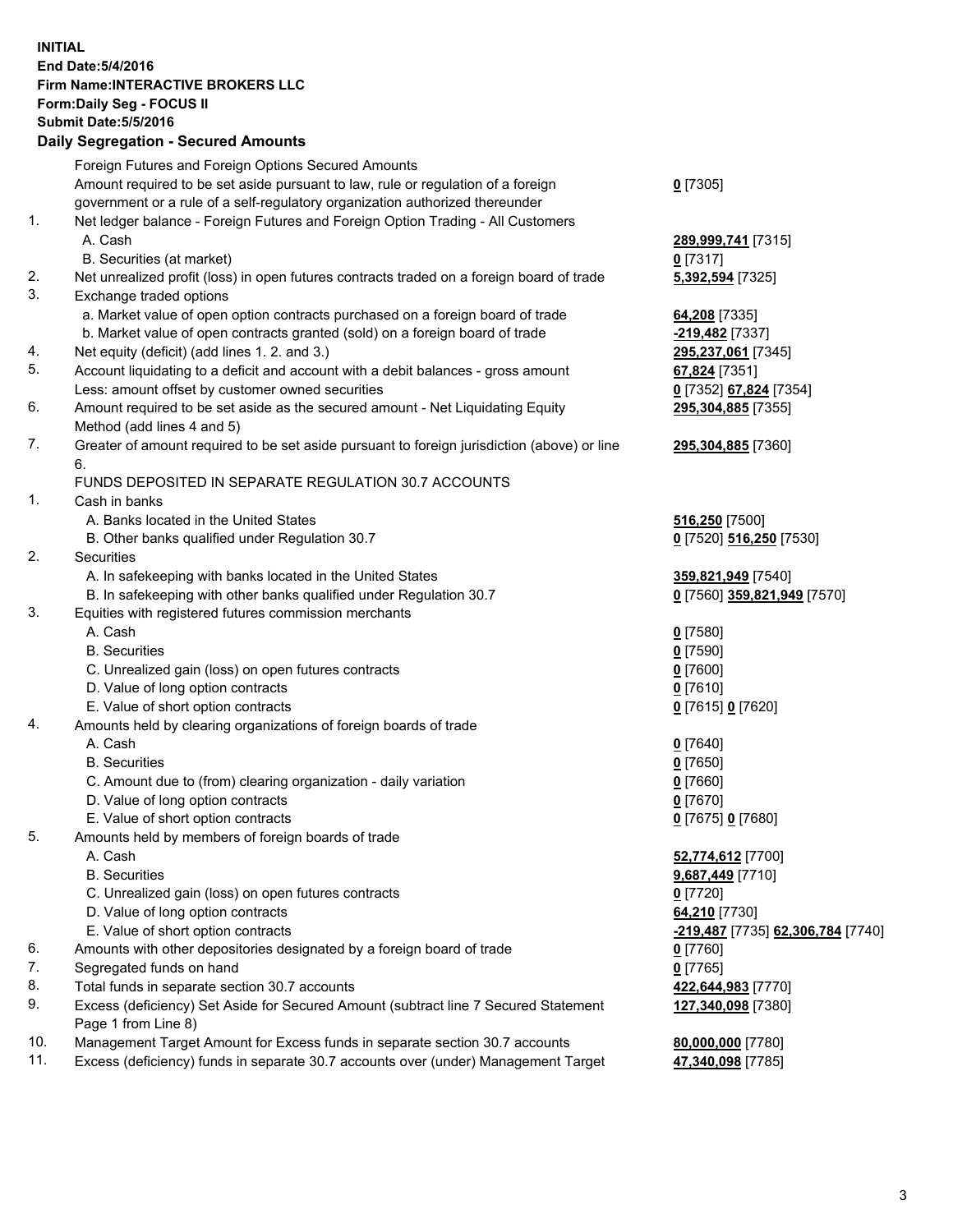**INITIAL End Date:5/4/2016 Firm Name:INTERACTIVE BROKERS LLC Form:Daily Seg - FOCUS II Submit Date:5/5/2016 Daily Segregation - Segregation Statement** SEGREGATION REQUIREMENTS(Section 4d(2) of the CEAct) 1. Net ledger balance A. Cash **2,726,907,828** [7010] B. Securities (at market) **0** [7020] 2. Net unrealized profit (loss) in open futures contracts traded on a contract market **3,249,132** [7030] 3. Exchange traded options A. Add market value of open option contracts purchased on a contract market **133,718,713** [7032] B. Deduct market value of open option contracts granted (sold) on a contract market **-191,497,907** [7033] 4. Net equity (deficit) (add lines 1, 2 and 3) **2,672,377,766** [7040] 5. Accounts liquidating to a deficit and accounts with debit balances - gross amount **66,406** [7045] Less: amount offset by customer securities **0** [7047] **66,406** [7050] 6. Amount required to be segregated (add lines 4 and 5) **2,672,444,172** [7060] FUNDS IN SEGREGATED ACCOUNTS 7. Deposited in segregated funds bank accounts A. Cash **209,288,318** [7070] B. Securities representing investments of customers' funds (at market) **1,607,763,842** [7080] C. Securities held for particular customers or option customers in lieu of cash (at market) **0** [7090] 8. Margins on deposit with derivatives clearing organizations of contract markets A. Cash **158,633,267** [7100] B. Securities representing investments of customers' funds (at market) **977,017,301** [7110] C. Securities held for particular customers or option customers in lieu of cash (at market) **0** [7120] 9. Net settlement from (to) derivatives clearing organizations of contract markets **-3,279,651** [7130] 10. Exchange traded options A. Value of open long option contracts **133,709,050** [7132] B. Value of open short option contracts **-191,488,245** [7133] 11. Net equities with other FCMs A. Net liquidating equity **0** [7140] B. Securities representing investments of customers' funds (at market) **0** [7160] C. Securities held for particular customers or option customers in lieu of cash (at market) **0** [7170] 12. Segregated funds on hand **0** [7150] 13. Total amount in segregation (add lines 7 through 12) **2,891,643,882** [7180] 14. Excess (deficiency) funds in segregation (subtract line 6 from line 13) **219,199,710** [7190] 15. Management Target Amount for Excess funds in segregation **155,000,000** [7194] 16. Excess (deficiency) funds in segregation over (under) Management Target Amount Excess **64,199,710** [7198]